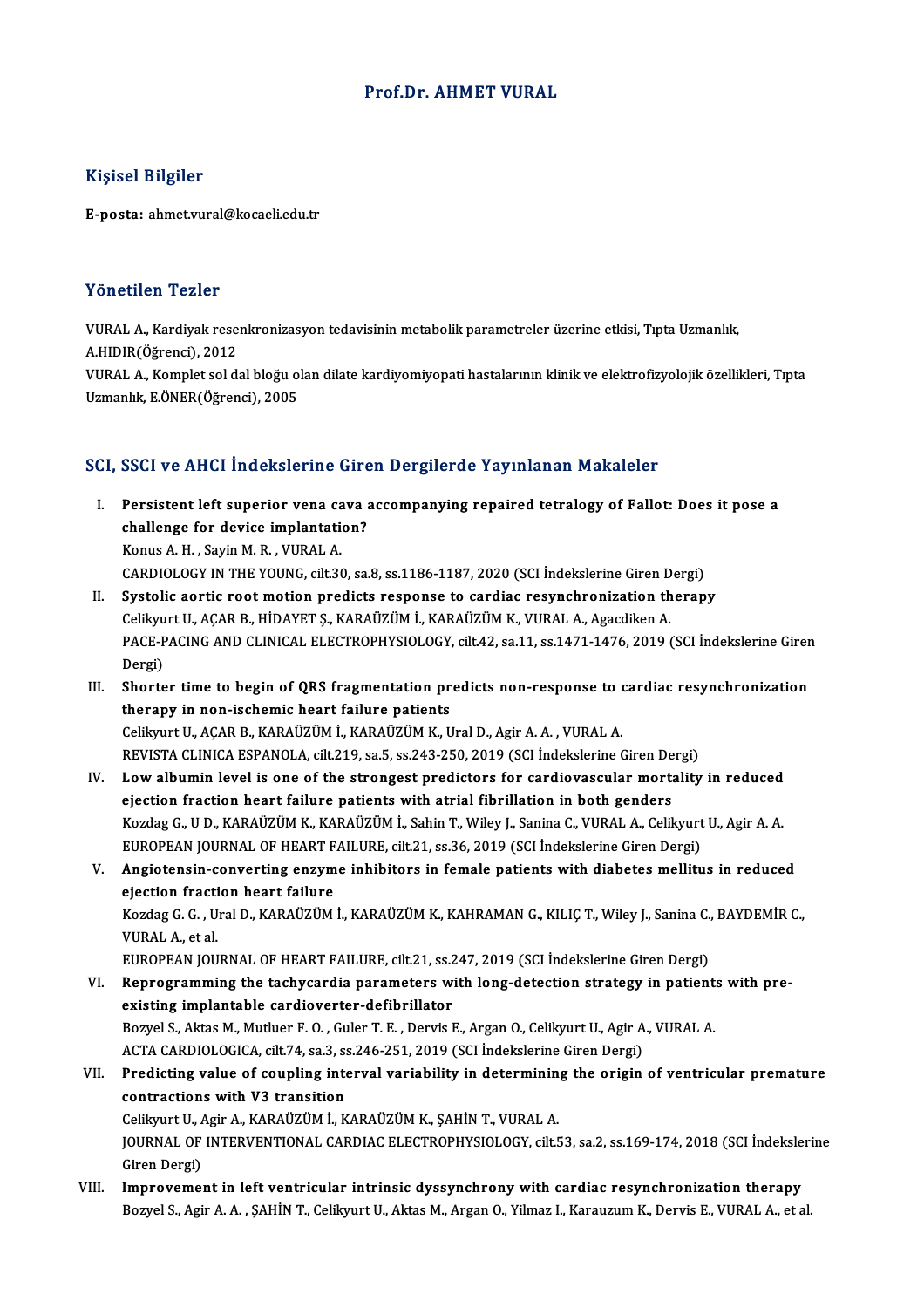ANATOLIAN JOURNAL OF CARDIOLOGY, cilt.17, sa.4, ss.298-302, 2017 (SCI İndekslerine Giren Dergi)<br>Disebenze risk ssering method for predisting mertelity in bespitelined shrepis beart feily IX. Discharge risk scoring method for predicting mortality in hospitalized chronic heart failure patients with severe systolic dysfunction ANATOLIAN JOURNAL OF CARDIOLO<br>Discharge risk scoring method for<br>with severe systolic dysfunction<br>Teketi A. KARAÜZÜM K. Ural D. BAN Discharge risk scoring method for predicting mortality in hospitalized chronic heart failure pat<br>with severe systolic dysfunction<br>Tokatli A., KARAÜZÜM K., Ural D., BAYDEMİR C., Kozdag G., Celikyurt U., Akay Y., Argan O., Y with severe systolic dysfunction<br>Tokatli A., KARAÜZÜM K., Ural D., BAYDEMİR C., Kozdag G., Celikyurt U., Akay Y., Arg.<br>ACTA CARDIOLOGICA, cilt.70, sa.4, ss.442-449, 2015 (SCI İndekslerine Giren Dergi)<br>Association between B X. Association between Resolution of Fragmented QRS and Response to Cardiac Resynchronization ACTA CARDIOLOGICA, cilt.70, sa.4, ss.442-449, 2015 (SCI İndekslerine Giren Dergi) Celikyurt U., KARAÜZÜM K., ŞAHİN T., Agacdiken A., VURAL A., Ural D. ANNALS OF NONINVASIVE ELECTROCARDIOLOGY, cilt.20, sa.2, ss.126-131, 2015 (SCI İndekslerine Giren Dergi) Celikyurt U., KARAÜZÜM K., ŞAHİN T., Agacdiken A., VURAL A., Ural D.<br>ANNALS OF NONINVASIVE ELECTROCARDIOLOGY, cilt.20, sa.2, ss.126-131, 2015 (SCI İndekslerine<br>XI. Adjunctive Hyperbaric Oxygen Therapy or Alone Antibiothera ANNALS OF NONINVASIVE ELECTROCARDIOLOGY, cilt.20,<br>Adjunctive Hyperbaric Oxygen Therapy or Alone An<br>Staphylococcus aureus Mediastinitis in a Rat Model<br>KUPT T. Vural A. Tomiz A. Osbudak E. Yoner A. U. Secar i Adjunctive Hyperbaric Oxygen Therapy or Alone Antibiother:<br>Staphylococcus aureus Mediastinitis in a Rat Model<br>KURT T., Vural A., Temiz A., Ozbudak E., Yener A. U. , Sacar S., Sacar M.<br>PEVISTA PRASU EIRA DE CIPURCIA CARDIOV Staphylococcus aureus Mediastinitis in a Rat Model<br>KURT T., Vural A., Temiz A., Ozbudak E., Yener A. U. , Sacar S., Sacar M.<br>REVISTA BRASILEIRA DE CIRURGIA CARDIOVASCULAR, cilt.30, sa.5, ss.538-543, 2015 (SCI İndekslerine KURT <mark>1</mark><br>REVIST<br>Dergi)<br>Clinica REVISTA BRASILEIRA DE CIRURGIA CARDIOVASCULAR, cilt.30, sa.5, ss.538-543, 2015 (SCI İndekslerine Giren<br>Dergi)<br>XII. Clinical ventricular tachycardia and surgical epicardial ICD implantation in a patient with a Fontan<br>Anapat Dergi)<br>Clinical ventricular tachycardia and surg<br>operation for double-inlet left ventricle<br>Agir A.A., Colibrunt U. KARAÜZÜM K. Vilmar Clinical ventricular tachycardia and surgical epicardial ICD implantation in a patient wi<br>operation for double-inlet left ventricle<br>Agir A. A. , Celikyurt U., KARAÜZÜM K., Yilmaz I., Ozbudak E., Bozyel S., KANKO M., VURAL operation for double-inlet left ventricle<br>Agir A. A. , Celikyurt U., KARAÜZÜM K., Yilmaz I., Ozbudak E., Bozyel S., KANKO M., VURAL A., Ural D.<br>CARDIOVASCULAR JOURNAL OF AFRICA, cilt.25, sa.6, 2014 (SCI İndekslerine Giren Agir A. A. , Celikyurt U., KARAÜZÜM K., Yilmaz I., Ozbudak E., Bozyel S., KANKO M., VURAL A., Ural D.<br>CARDIOVASCULAR JOURNAL OF AFRICA, cilt.25, sa.6, 2014 (SCI İndekslerine Giren Dergi)<br>XIII. What is the Lowest Value CARDIOVASCULAR JOURNAL OF AFRICA, on<br>What is the Lowest Value of Left Ven<br>Cardiac Resynchronization Therapy? What is the Lowest Value of Left Ventricular Baseline Ejection Fraction tha<br>Cardiac Resynchronization Therapy?<br>Agir A. A. , Celikyurt U., ŞAHİN T., Yilmaz I., KARAÜZÜM K., Bozyel S., Ural D., VURAL A.<br>MEDICAL SCIENCE MONIT Cardiac Resynchronization Therapy?<br>Agir A. A. , Celikyurt U., ŞAHİN T., Yilmaz I., KARAÜZÜM K., Bozyel S., Ural D., VURAL A.<br>MEDICAL SCIENCE MONITOR, cilt.20, ss.1641-1646, 2014 (SCI İndekslerine Giren Dergi) Agir A. A. , Celikyurt U., ŞAHİN T., Yilmaz I., KARAÜZÜM K., Bozyel S., Ural D., VURAL A.<br>MEDICAL SCIENCE MONITOR, cilt.20, ss.1641-1646, 2014 (SCI İndekslerine Giren Dergi)<br>XIV. Arrhythmogenic Right Ventricular Cardio MEDICAL SON<br>Arrhythmo<br>Literature Arrhythmogenic Right Ventricular Cardiomyopathy in Pregnancy<br>Literature<br>Agir A., Bozyel S., Celikyurt U., Argan O., Yilmaz I., KARAÜZÜM K., VURAL A.<br>INTERNATIONAL HEART JOURNAL sit 55, sa 4, ss 272, 276, 2014 (SCLInd: Literature<br>Agir A., Bozyel S., Celikyurt U., Argan O., Yilmaz I., KARAÜZÜM K., VURAL A.<br>INTERNATIONAL HEART JOURNAL, cilt.55, sa.4, ss.372-376, 2014 (SCI İndekslerine Giren Dergi)<br>Neutranbil te lumnhagyte ratio predists re Agir A., Bozyel S., Celikyurt U., Argan O., Yilmaz I., KARAÜZÜM K., VURAL A.<br>INTERNATIONAL HEART JOURNAL, cilt.55, sa.4, ss.372-376, 2014 (SCI İndekslerine Giren Dergi)<br>XV. Neutrophil-to-lymphocyte ratio predicts response INTERNATIONAL HEART JOURNAL, cilt.55, sa.4, ss.372-376, 2014 (SC)<br>Neutrophil-to-lymphocyte ratio predicts response to cardiac<br>Agacdiken A., Celikyurt U., ŞAHİN T., KARAÜZÜM K., VURAL A., Ural D.<br>MEDICAL SCIENCE MONITOR sil Neutrophil-to-lymphocyte ratio predicts response to cardiac resynchronizat<br>Agacdiken A., Celikyurt U., ŞAHİN T., KARAÜZÜM K., VURAL A., Ural D.<br>MEDICAL SCIENCE MONITOR, cilt.19, ss.373-377, 2013 (SCI İndekslerine Giren Der Agacdiken A., Celikyurt U., ŞAHİN T., KARAÜZÜM K., VURAL A., Ural D.<br>MEDICAL SCIENCE MONITOR, cilt.19, ss.373-377, 2013 (SCI İndekslerine Giren Dergi)<br>XVI. Number of Leads With Fragmented QRS Predicts Response to Cardiac R MEDICAL SCIENCE MONITOR, cilt.19, ss.373-377, 2013 (SCI İndekslerin<br>Number of Leads With Fragmented QRS Predicts Response to<br>Celikyurt U., Agacdiken A., ŞAHİNT., Al N., Kozdag G., VURAL A., Ural D.<br>CLINICAL CARDIQLOCY silt Number of Leads With Fragmented QRS Predicts Response to Cardiac Reflexivent U., Agacdiken A., ŞAHİN T., Al N., Kozdag G., VURAL A., Ural D.<br>CLINICAL CARDIOLOGY, cilt.36, sa.1, ss.36-39, 2013 (SCI İndekslerine Giren Dergi) Celikyurt U., Agacdiken A., ŞAHİN T., Al N., Kozdag G., VURAL A., Ural D.<br>CLINICAL CARDIOLOGY, cilt.36, sa.1, ss.36-39, 2013 (SCI İndekslerine Giren Dergi)<br>XVII. Assessment of shoulder pain and shoulder disability in patie CLINICAL CAR<br>Assessment<br>defibrillator<br>Colibrunt II A Assessment of shoulder pain and shoulder disability in patient<br>defibrillator<br>Celikyurt U., Agacdiken A., Bozyel S., Argan O., Sade I., VURAL A., Ural D.<br>JOURNAL OF INTERVENTIONAL GARDIAG ELECTROPHYSIOLOGY, sit 34 defibrillator<br>Celikyurt U., Agacdiken A., Bozyel S., Argan O., Sade I., VURAL A., Ural D.<br>JOURNAL OF INTERVENTIONAL CARDIAC ELECTROPHYSIOLOGY, cilt.36, sa.1, ss.91-94, 2013 (SCI İndekslerine<br>Giren Dergi) Celikyurt U., Agacdiken A., Bozyel S., Argan O., Sade I., VURAL A., Ural D. JOURNAL OF INTERVENTIONAL CARDIAC ELECTROPHYSIOLOGY, cilt.36, sa.1, ss.91-94, 2013 (SCI İndek<br>Giren Dergi)<br>XVIII. Relationship between fragmented QRS and response to cardiac resynchronization therapy<br>Colibrati II. Agadikan Giren Dergi)<br>Relationship between fragmented QRS and response<br>Celikyurt U., Agacdiken A., ŞAHİN T., Al N., VURAL A., Ural D.<br>JOURNAL OF INTERVENTIONAL CARDLAC ELECTRORHYSIO JOURNAL OF INTERVENTIONAL CARDIAC ELECTROPHYSIOLOGY, cilt.35, sa.3, ss.337-342, 2012 (SCI İndekslerine<br>Giren Dergi) Celikyurt U., Agacdiken A., ŞAHİN T., Al N., VURAL A., Ural D. JOURNAL OF INTERVENTIONAL CARDIAC ELECTROPHYSIOLOGY, cilt.35, sa.3, ss.337-342, 2012 (SCI İndekslerin<br>Giren Dergi)<br>XIX. Association between red blood cell distribution width and response to cardiac resynchronization<br>theren Giren Der<br>Associat<br>therapy<br><sup>Colilaurt</sup> Association between red blood cell distribution width an<br>therapy<br>Celikyurt U., Agacdiken A., ŞAHİN T., Kozdag G., VURAL A., Ural D.<br>JOURNAL OF INTERVENTIONAL CARDIAC ELECTROPHYSIOLOCY therapy<br>Celikyurt U., Agacdiken A., ŞAHİN T., Kozdag G., VURAL A., Ural D.<br>JOURNAL OF INTERVENTIONAL CARDIAC ELECTROPHYSIOLOGY, cilt.35, sa.2, ss.215-218, 2012 (SCI İndekslerine Celikyurt U., *i*<br>JOURNAL OF<br>Giren Dergi)<br>Penal fungti JOURNAL OF INTERVENTIONAL CARDIAC ELECTROPHYSIOLOGY, cilt.35, sa.2, ss.215-218, 2012 (SCI İndekslerii<br>Giren Dergi)<br>XX. Renal function has an effect on cardiovascular mortality in patients with dilated cardiomyopathy<br>Fites Giren Dergi)<br>Renal function has an effect on cardiovascular mortality in patients with dilated cardiomyop<br>Ertas G., Kozdag G., Emre E., VURAL A., Akbulut T., Ural D., Goktekin O.<br>JOURNAL OF CARDIOVASCULAR MEDICINE, cilt.13 Renal function has an effect on cardiovascular mortality in patients with dilated cardiomyop<br>Ertas G., Kozdag G., Emre E., VURAL A., Akbulut T., Ural D., Goktekin O.<br>JOURNAL OF CARDIOVASCULAR MEDICINE, cilt.13, sa.9, ss.55 XXI. Effect of Cardiac Resynchronization Therapy on Thyroid Function Celikyurt U., Agacdiken A., Geyik B., Kozdag G., VURAL A., Ural D.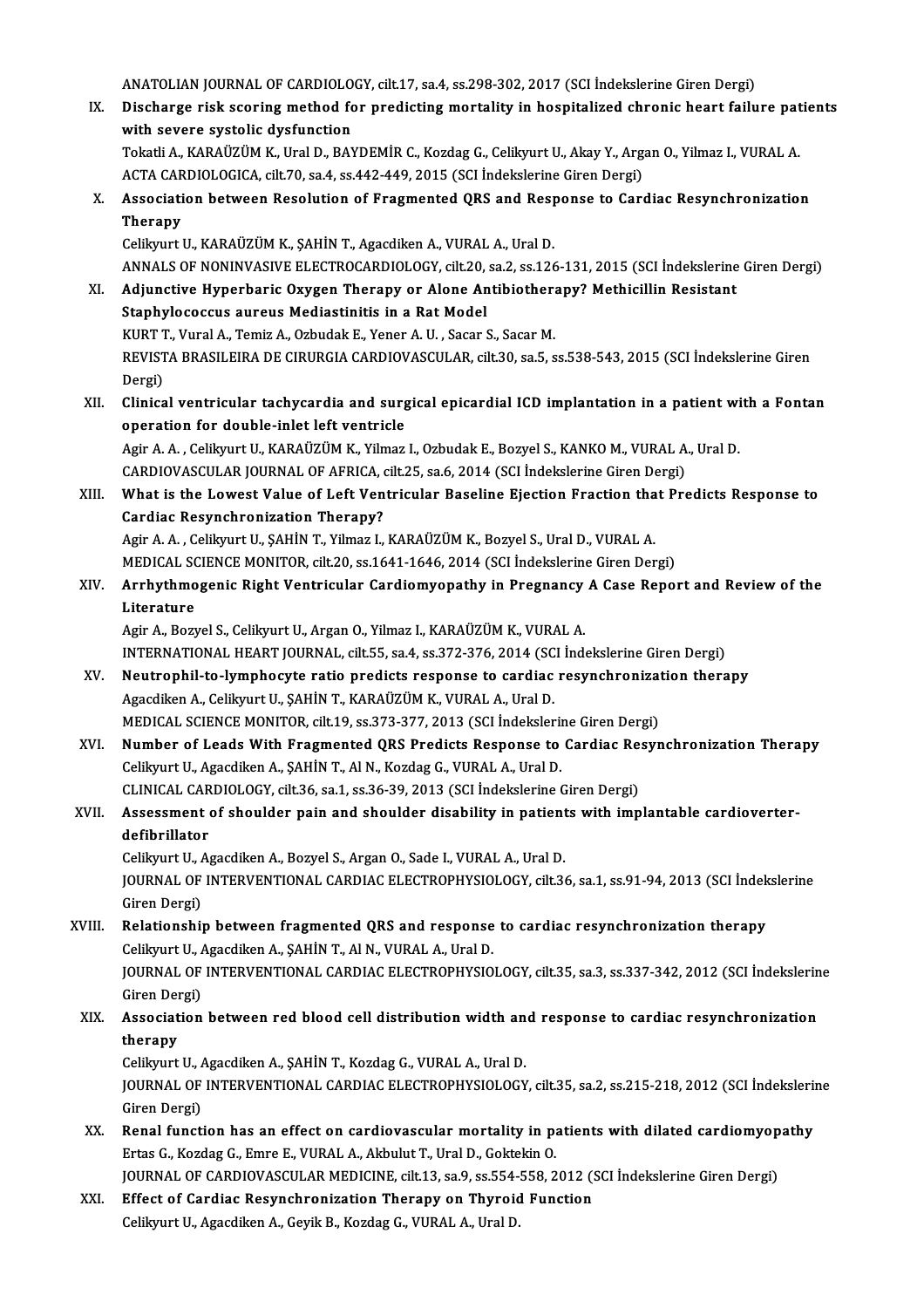CLINICAL CARDIOLOGY, cilt.34, sa.11, ss.703-705, 2011 (SCI İndekslerine Giren Dergi)<br>Pelationabin Betusen Left Ventricular Dussynshrony and Beyerse Bernadelij

- XXII. Relationship Between Left Ventricular Dyssynchrony and Reverse Remodeling After Cardiac<br>Resynchronization Therapy CLINICAL CARDIOLOGY, cilt.34,<br>Relationship Between Left V<br>Resynchronization Therapy Celikyurt U., VURAL A., ŞAHİN T., KILIÇ T., Agacdiken A., Ural D. Resynchronization Therapy<br>Celikyurt U., VURAL A., ŞAHİN T., KILIÇ T., Agacdiken A., Ural D.<br>CLINICAL CARDIOLOGY, cilt.34, sa.10, ss.645-648, 2011 (SCI İndekslerine Giren Dergi)<br>Effect of Cardiac Besynchronization Therapy o Celikyurt U., VURAL A., ŞAHİN T., KILIÇ T., Agacdiken A., Ural D.<br>CLINICAL CARDIOLOGY, cilt.34, sa.10, ss.645-648, 2011 (SCI İndekslerine Giren Dergi)<br>XXIII. Effect of Cardiac Resynchronization Therapy on Libido and Erecti
- CLINICAL CARDIOLOGY, cilt.34, sa.10, ss.645-648, 2011 (SCI İndekslerine Giren 1<br>Effect of Cardiac Resynchronization Therapy on Libido and Erectile Dy<br>VURAL A., Agacdiken A., Celikyurt U., Culha M., KAHRAMAN G., Kozdag G., Effect of Cardiac Resynchronization Therapy on Libido and Erectile Dysfun<br>VURAL A., Agacdiken A., Celikyurt U., Culha M., KAHRAMAN G., Kozdag G., Ural D.<br>CLINICAL CARDIOLOGY, cilt.34, sa.7, ss.437-441, 2011 (SCI İndeksleri VURAL A., Agacdiken A., Celikyurt U., Culha M., KAHRAMAN G., Kozdag G., Ural D.<br>CLINICAL CARDIOLOGY, cilt.34, sa.7, ss.437-441, 2011 (SCI İndekslerine Giren Dergi)<br>XXIV. Incidence and predictors of subclavian vein obstruct

CLINICAL CARDIOLOGY, cilt.34, sa.7, ss.437-441, 2011<br>Incidence and predictors of subclavian vein obs<br>Bulur S., VURAL A., Yazici M., Ertas G., Ozhan H., Ural D.<br>JOUPNAL OF INTERVENTIONAL CARDIAC ELECTROPH JOURNAL OF INTERVENTIONAL CARDIAC ELECTROPHYSIOLOGY, cilt.29, sa.3, ss.199-202, 2010 (SCI İndekslerine<br>Giren Dergi) Bulur S., VUR<br>JOURNAL OF<br>Giren Dergi)<br>Dilated card

- XXV. Dilated cardiomyopathy, spontaneous echo contrast in the aorta and embolic events Giren Dergi)<br>Dilated cardiomyopathy, spontaneous echo contrast in the aorta and embolic<br>Kozdag G., Ertas G., ŞAHİN T., KILIÇ T., AĞAÇDİKEN AĞIR A., Bildirici U., VURAL A., Ural D.<br>ACTA CARDIQLOCICA. silt 65, se 1, se 9, 14 Dilated cardiomyopathy, spontaneous echo contrast in the aorta and exercises of the SACTACARDIOLOGICA, cilt.65, sa.1, ss.9-14, 2010 (SCI İndekslerine Giren Dergi)<br>ACTA CARDIOLOGICA, cilt.65, sa.1, ss.9-14, 2010 (SCI İndeks Kozdag G., Ertas G., ŞAHİN T., KILIÇ T., AĞAÇDİKEN AĞIR A., Bildirici U., VURAL A., Ural D.<br>ACTA CARDIOLOGICA, cilt.65, sa.1, ss.9-14, 2010 (SCI İndekslerine Giren Dergi)<br>XXVI. Comparison of the effects of left vs. right v
- ACTA CARDIOLOGICA, cilt.65, sa.1, ss.9-14, 2010 (SCI İndekslerine Giren Dergi)<br>Comparison of the effects of left vs. right ventricular pacing on left ve<br>Bildirici U., VURAL A., Agacdiken A., ŞAHİN T., Celikyurt U., KILIÇ T Comparison of the effects of left vs. right ventricular pacing on left<br>Bildirici U., VURAL A., Agacdiken A., ȘAHİN T., Celikyurt U., KILIÇ T., Ural D.<br>EUROPACE, cilt.10, sa.12, ss.1387-1391, 2008 (SCI İndekslerine Giren De Bildirici U., VURAL A., Agacdiken A., ȘAHİN T., Celikyurt U., KILIÇ T., Ural D.<br>EUROPACE, cilt.10, sa.12, ss.1387-1391, 2008 (SCI İndekslerine Giren Dergi)<br>XXVII. Cardiac resynchronization therapy in a case of myotonic dys
- EUROPACE, cilt.10,<br>Cardiac resynch<br>cardiomyopathy<br><sup>Kilig</sup> T. Vural A. Un Cardiac resynchronization therapy in a case of myotonic dystrophy (<br>cardiomyopathy<br>Kilic T., Vural A., Ural D., Sahin T., Agacdiken A., Ertas G., Yildiz Y., Komsuoglu B.<br>BACE BACING AND GLINICAL ELECTROPHYSIOLOGY, silt 30,

cardiomyopathy<br>Kilic T., Vural A., Ural D., Sahin T., Agacdiken A., Ertas G., Yildiz Y., Komsuoglu B.<br>PACE-PACING AND CLINICAL ELECTROPHYSIOLOGY, cilt.30, sa.7, ss.916-920, 2007 (SCI İndekslerine Giren Dergi)

### Diğer Dergilerde Yayınlanan Makaleler

- Iger Dergilerde Yayınlanan Makaleler<br>I. Selective angiography through radiofrequency catheter during ablation of premature ventricular<br>contractions originating from aortic quan: A single sentre experience contractive angiography through radiofrequency catheter during ablation<br>contractions originating from aortic cusp: A single-centre experience<br>CELIKVURT V.U. ACAR R. KARAÜZÜM İ. HORG K. VURAL A AČACDİKEN AČIR Selective angiography through radiofrequency catheter during ablation<br>contractions originating from aortic cusp: A single-centre experience<br>CELİKYURT Y. U. , AÇAR B., KARAÜZÜM İ., Hancı K., VURAL A., AĞAÇDİKEN AĞIR A.<br>Indi contractions originating from aortic cusp: A single-centre experience<br>CELİKYURT Y. U. , AÇAR B., KARAÜZÜM İ., Hancı K., VURAL A., AĞAÇDİKEN AĞIR A.<br>Indian Pacing and Electrophysiology Journal, 2022 (Diğer Kurumların Hakeml CELİKYURT Y. U. , AÇAR B., KARAÜZÜM İ., Hancı K., VURAL A., AĞAÇDİKEN AĞIR A.<br>Indian Pacing and Electrophysiology Journal, 2022 (Diğer Kurumların Hakemli Dergileri)<br>II. A lower systemic immune-inflammation index level i
- Indian Pacing and Electrophysion<br>A lower systemic immune-inf<br>resynchronization theraphy<br>KARAÜZÜM K. KARAÜZÜM İ. CE KARAÜZÜM K., KARAÜZÜM İ., ÇELİKYURTY. U., VURAL A., AĞAÇDİKEN AĞIR A. Turkish Journal of Clinics and Laboratory, cilt.11, sa.3, ss.186-192, 2020 (Diğer Kurumların Hakemli Dergileri) KARAÜZÜM K., KARAÜZÜM İ., ÇELİKYURT Y. U.<br>Turkish Journal of Clinics and Laboratory, cilt.1<br>III. [Case images: quadricuspid aortic valve].<br>Cürküz M. SAHİN T. VURAL A. URAL D.
- Turkish Journal of Clinics and Laborator<br>[Case images: quadricuspid aortic v<br>Gürbüz M., ŞAHİN T., VURAL A., URAL D.<br>Turk Kardiveleji Dernegi arşiyi : Turk Ke Turk Kardiyoloji Dernegi arsivi : Turk Kardiyoloji Derneginin yayin organidir, cilt.38, sa.4, ss.305, 2010 (Diğer<br>Kurumların Hakemli Dergileri) Gürbüz M., ŞAHİN T., VURAL A., URAL D. Turk Kardiyoloji Dernegi arsivi : Turk Kardiyoloji Derneginin yayin organidir, cilt.38, sa.4, ss.305, 2010 (Diğer<br>Kurumların Hakemli Dergileri)<br>IV. Dilate kardiyomiyopati hastalarında ileri mitral yetersizlik atriyal t
- Kurumların Hakemli De<br>Dilate kardiyomiyopa<br>olayları engeller mi?<br>Kordag C. UBAL D. CET Dilate kardiyomiyopati hastalarında ileri mitral yetersizlik atriyal trombogenezis ve tı<br>olayları engeller mi?<br>Kozdag G., URAL D., ÇETİN M., Kilic T., ŞAHİN T., Agacdiken A., Bildirici U., VURAL A., Komsuoglu B.<br>Madisəl Na

ol<mark>ayları engeller mi?</mark><br>Kozdag G., URAL D., ÇETİN M., Kilic T., ŞAHİN T., Agacdiken A., Bildirici U., VURAL A., Komsuoglu B.<br>Medical Network Kardiyoloji, cilt.16, sa.1, ss.12-18, 2009 (Diğer Kurumların Hakemli Dergileri)

- V. Dilate kardiyomiyopatili hastaların hangisinde sol atriyal spontan ekokontrast gelişir? Medical Network Kardiyoloji, cilt.16, sa.1, ss.12-18, 2009 (Diğer Kurumların Hakemli Dergileri)<br>Dilate <mark>kardiyomiyopatili hastaların hangisinde sol atriyal spontan ekokontrast gelişir?</mark><br>Kozdag G., VURAL A., ÖZDEN M., ŞAHİN Dilate kardiyomiyopatili hastaların hangisinde sol atriyal spontan ekokontrast gelişi<br>Kozdag G., VURAL A., ÖZDEN M., ŞAHİN T., URAL D., Agacdiken A., KAHRAMAN G., Kilic T., URAL<br>Türk Kardiyoloji Derneği Arşivi, cilt.33, sa Kozdag G., VURAL A., ÖZDEN M., ŞAHİN T., URAL D., Agacdiken A., KAH<br>Türk Kardiyoloji Derneği Arşivi, cilt.33, sa.1, ss.2-9, 2005 (Diğer Kuru:<br>VI. Dilate kardiyomiyopatili hastalarda sessiz serebral infarktüs<br>Kordag G. GİFT
- Türk Kardiyoloji Derneği Arşivi, cilt.33, sa.1, ss.2-9, 2005 (Diğer Kurumların Hakemli Dergileri)<br>Dilate <mark>kardiyomiyopatili hastalarda sessiz serebral infarktüs</mark><br>Kozdag G., ÇİFTÇİ E., VURAL A., SELEKLER H. M. , ŞAHİN T., U Di<mark>late kardiy</mark><br>Kozdag G., ÇİF<br>Sezer K., et al.<br>Medisal Natur Kozdag G., ÇİFTÇİ E., VURAL A., SELEKLER H. M. , ŞAHİN T., URAL D., KAHRAMAN G., Agacdiken A.,<br>Sezer K., et al.<br>Medical Network Kardiyoloji, cilt.11, sa.5, ss.370-376, 2004 (Diğer Kurumların Hakemli Dergileri)<br>Kardiyalı re

Sezer K., et al.<br>Medical Network Kardiyoloji, cilt.11, sa.5, ss.370-376, 2004 (Diğer Kurumların Hakemli Dergileri)<br>VII. Kardiyak resenkronizasyon tedavisinin sol atriyal apendiks fonksiyonu ve pulmoner ven akım<br>paterni üze Medical Network Kardiyo<br><mark>Kardiyak resenkroniz</mark>:<br>paterni üzerine etkisi.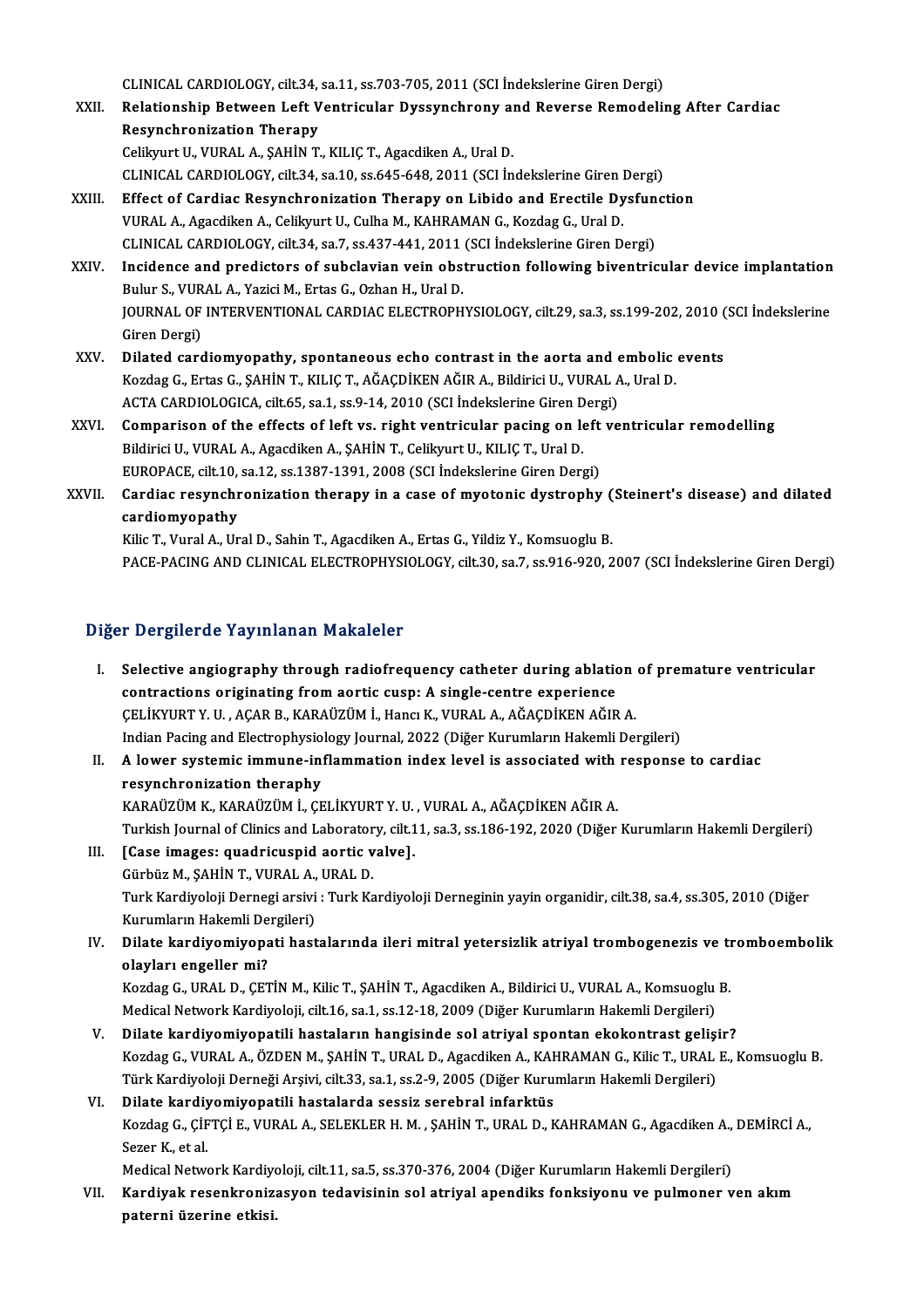VURAL A., AĞAÇDİKEN AĞIR A., URAL D., ŞAHİN T., KOZDAĞ G., KAHRAMAN G., URAL E., Akbaş H., Süzer K.,<br>Komsusalı P VURAL A., AĞ*l*<br>Komsuoglu B.<br>TUR*V V*ARDIV VURAL A., AĞAÇDİKEN AĞIR A., URAL D., ŞAHİN T., KOZDAĞ G., KAHRAMAN G., URAL E., Akbaş H., Süzer K.,<br>Komsuoglu B.<br>TURK KARDIYOLOJI DERNEGI ARSIVI-ARCHIVES OF THE TURKISH SOCIETY OF CARDIOLOGY, cilt.32, ss.91-98,<br>2004 (Diže

Komsuoglu B.<br>TURK KARDIYOLOJI DERNEGI ARSIVI-ARCHIVES OF THE TURKISH SOCIETY OF CARDIOLOGY, cilt.32, ss.91-98,<br>2004 (Diğer Kurumların Hakemli Dergileri)

### VIII. Dilate kardiyomiyopatili hastalarda sessiz serebral infraktüs 2004 (Diğer Kurumların Hakemli Dergileri)<br>Dilate kardiyomiyopatili hastalarda sessiz serebral infraktüs<br>KOZDAĞ G., ÇİFTÇİ E., VURAL A., ŞAHİN T., URAL D., KAHRAMAN G., AĞAÇDİKEN AĞIR A., DEMİRCİ A., Komsuoglu<br>P Di<br>K<br>B.<br>M KOZDAĞ G., ÇİFTÇİ E., VURAL A., ŞAHİN T., URAL D., KAHRAMAN G., AĞAÇDİKEN<br>B.<br>MN Kardiyoloji, cilt.11, ss.370-376, 2004 (Diğer Kurumların Hakemli Dergileri)<br>Feansiyal binartansiyanlu baştalarda sessir miyakard iskemisi ile

MN Kardiyoloji, cilt.11, ss.370-376, 2004 (Diğer Kurumların Hakemli Dergileri)

B.<br>MN Kardiyoloji, cilt.11, ss.370-376, 2004 (Diğer Kurumların Hakemli Dergileri)<br>IX. Esansiyel hipertansiyonlu hastalarda sessiz miyokard iskemisi ile aort kapak sklerozu arasındaki<br>iliski Esansiyel hipertansiyonlu hastalarda sessiz miyokard iskemisi ile aort kapak sklerozu arasındaki<br>ilişki<br>ŞAHİN T., URAL D., BERK F., URAL E., Agacdiken A., KAHRAMAN G., VURAL A., ÖZDEN M., AKTOLUN C., Komsuoglu<br>P

ili<br>ŞA<br>Tü ŞAHİN T., URAL D., BERK F., URAL E., Agacdiken A., KAHRAMAN G., VURAL A., ÖZDEN M., AKTOLUN<br>B.<br>Türk Kardiyoloji Derneği Arşivi, cilt.31, sa.1, ss.29-34, 2003 (Diğer Kurumların Hakemli Dergileri)<br>Dilate kardiyomiyanatili ha

- B.<br>Türk Kardiyoloji Derneği Arşivi, cilt.31, sa.1, ss.29-34, 2003 (Diğer Kurumların Hakemli Dergileri)<br>X. Dilate kardiyomiyopatili hastalarda desandan aortada spontan eko kontrastın klinik ve<br>Akelandiyografik halinleyi Türk Kardiyoloji Derneği Arşivi, cilt.31, sa.1, ss.29-34, 2003 (Diğer k<br>Dilate kardiyomiyopatili hastalarda desandan aortada spon<br>ekokardiyografik belirleyicileri ve embolik olaylarla ilişkisi<br>Kardas G. SAHİN T. VURAL A. K Dilate kardiyomiyopatili hastalarda desandan aortada spontan eko kontra<br>ekokardiyografik belirleyicileri ve embolik olaylarla ilişkisi<br>Kozdag G., ŞAHİN T., VURAL A., KAHRAMAN G., Agacdiken A., URAL E., Komsuoglu B.<br>Türk Ko <mark>ekokardiyografik belirleyicileri ve embolik olaylarla ilişkisi</mark><br>Kozdag G., ŞAHİN T., VURAL A., KAHRAMAN G., Agacdiken A., URAL E., Komsuoglu B.<br>Türk Kardiyoloji Derneği Arşivi, cilt.31, sa.11, ss.671-678, 2003 (Diğer Kuru Kozdag G., ŞAHİN T., VURAL A., KAHRAMAN G., Agacdiken A., URAL E., Komsuoglu B.<br>Türk Kardiyoloji Derneği Arşivi, cilt.31, sa.11, ss.671-678, 2003 (Diğer Kurumların Hakemli Dergileri)<br>XI. Kardiyak resenkronizasyon tedav
- Türk Kardiyoloji Derneği Arşivi, cilt.31, sa.11, ss.671-678, 2003<br>Kardiyak resenkronizasyon tedavisinin sol atriyal spon<br>fraksiyonu ve ters (Reverse) remodeling üzerine etkisi<br>WIRAL A Assedikan A HRALD, SAHİN T. Kardas C. Kardiyak resenkronizasyon tedavisinin sol atriyal spontan ekokontrast, sol atriyal total boş<br>fraksiyonu ve ters (Reverse) remodeling üzerine etkisi<br>VURAL A., Agacdiken A., URAL D., ŞAHİN T., Kozdag G., KAHRAMAN G., URAL E. f<mark>raksiyonu v</mark><br>VURAL A., Aga<br>Komsuoglu B.<br><sup>Türk Kordivol</sup> VURAL A., Agacdiken A., URAL D., ŞAHİN T., Kozdag G., KAHRAMAN G., URAL E., AKBAŞ H., Komsuoğlı<br>Komsuoglu B.<br>Türk Kardiyoloji Derneği Arşivi, cilt.31, sa.6, ss.305-315, 2003 (Diğer Kurumların Hakemli Dergileri)

## Türk Kardiyoloji Derneği Arşivi, cilt.31, sa.6, ss.305-315, 2003 (Diğer Kurumların Hakemli Dergileri)<br>Hakemli Kongre / Sempozyum Bildiri Kitaplarında Yer Alan Yayınlar

akemli Kongre / Sempozyum Bildiri Kitaplarında Yer Alan Yayınlar<br>I. Reprogramming the tachycardia parameters with long-detection strategy reduces therapies in old<br>ICD regipients SINT RONGLO)<br>Reprogrammin<br>ICD recipients<br>POZVEL S AKTA Reprogramming the tachycardia parameters with long-detection strategy reduces thera<br>ICD recipients<br>BOZYEL S., AKTAŞ M., Mutluer F. O. , GÜLER T. E. , ÇELİKYURT Y. U. , AĞAÇDİKEN AĞIR A., VURAL A.<br>Ulucel Aritmi Tenlanter201

ICD recipients<br>BOZYEL S., AKTAŞ M., Mutluer F. O. , GÜLER T. E. , ÇELİKYURT Y. U. , AĞAÇDİKEN AĞIR A., VURAL A.<br>Ulusal Aritmi Toplantısı2018, Türkiye, 13 - 18 Mayıs 2018 BOZYEL S., AKTAŞ M., Mutluer F. O. , GÜLER T. E. , ÇELİKYURT Y. U. , AĞAÇDİKEN AĞIR A., VURAL A.<br>Ulusal Aritmi Toplantısı2018, Türkiye, 13 - 18 Mayıs 2018<br>II. Assessment of the ef cacy of different device programmes in red

- Ulusal Aritmi Toplantısı2018, Türkiye, 13 18 Mayıs 2018<br>Assessment of the ef cacy of different device programmes in r<br>prevention patients with implantablecardioverter de brillator<br>AKTAS M. AĞACDİKEN AĞIR A. POZVEL S. ARC Assessment of the ef cacy of different device programmes in reducingdevice therapy in prim<br>prevention patients with implantablecardioverter de brillator<br>AKTAŞ M., AĞAÇDİKEN AĞIR A., BOZYEL S., ARGAN O., DERVİŞ E., ŞİPAL A. prevention patients with implantablecardioverter de brillator<br>AKTAŞ M., AĞAÇDİKEN AĞIR A., BOZYEL S., ARGAN O., DERVİŞ E., ŞİPAL A., KARAÜZÜM K., KARAÜZÜM İ.,<br>CELİKYURT Y. U. , VURAL A. 32nd Turkish Cardiology Congress With International Participation, 20 - 23 Ekim 2016, cilt.16, ss.1-104
- CELIKYURT Y. U. , VURAL A.<br>32nd Turkish Cardiology Congress With International Participation, 20 23 Ekim 2016, cilt.16, ss.1-104<br>III. Investigation of effect of coronary sinus side branch choice guided by intraoperative 32nd Turki<br>Investigat<br>response<br>sipat A V Investigation of effect of coronary sinus side branch choice guided by<br>response<br>ŞİPAL A., VURAL A., AKTAŞ M., BOZYEL S., AĞAÇDİKEN AĞIR A., ÇELİKYURT Y. U.<br>22nd Turkish Cardialagy Congress With International Bartisination,

response<br>ŞİPAL A., VURAL A., AKTAŞ M., BOZYEL S., AĞAÇDİKEN AĞIR A., ÇELİKYURT Y. U.<br>32nd Turkish Cardiology Congress With International Participation, 20 - 23 Ekim 2016, cilt.16, ss.1-104<br>Long term effect of thrombus duri

SIPAL A., VURAL A., AKTAŞ M., BOZYEL S., AĞAÇDİKEN AĞIR A., ÇELİKYURT Y. U.<br>32nd Turkish Cardiology Congress With International Participation, 20 - 23 Ekim 2016, cilt.16, ss.1-104<br>IV. Long-term effect of thrombus during pr 32nd Turkish Cardiology Congress With International Pa<br>Long-term effect of thrombus during primary per<br>remodeling and clinical outcome in daily practice.<br>UPALD, KARAÜZÜM K. Vilmas LUPALE Colmak H. SA Long-term effect of thrombus during primary percutaneous coronary intervention on cardiac<br>remodeling and clinical outcome in daily practice.<br>URAL D., KARAÜZÜM K., Yılmaz İ., URAL E., Çakmak H., ŞAHİN T., BİLDİRİCİ İ. H. U.

30th Turkish Cardiology Congress with International Participation, Antalya, Türkiye, 23 - 26 Ekim 2014, cilt.14, ss.1-186 URAL D.,<br>30th Turl<br>ss.1-186<br>Eragmer 30th Turkish Cardiology Congress with International Participation, Antalya, Türkiye, 23 - 26 Ekim 2014, cilt.14,<br>ss.1-186<br>V. Fragmented QRS Resolution on Post-implantation Electrocardiography: A Predictor of Response to<br>Co

ss.1-186<br>Fragmented QRS Resolution on Post<br>Cardiac Resynchronization Therapy<br>Celilumut II, KARAÜZÜM K. ALN, SAHIN I Cardiac Resynchronization Therapy<br>Celikyurt U., KARAÜZÜM K., Al N., ŞAHİN T., Agacdiken A., VURAL A., Ural D.

29th Turkish Cardiology Congress of the Turkish-Society-of-Cardiology (TSC) with International Participation, Antalya,Türkiye,26 -29Ekim2013, cilt.62

VI. The Relationship between the Reverse Left Ventricular Remodel ing Developing After Cardiac Resynchronisation Therapy and the Postimplantation Changes in QRS Duration and Presence of